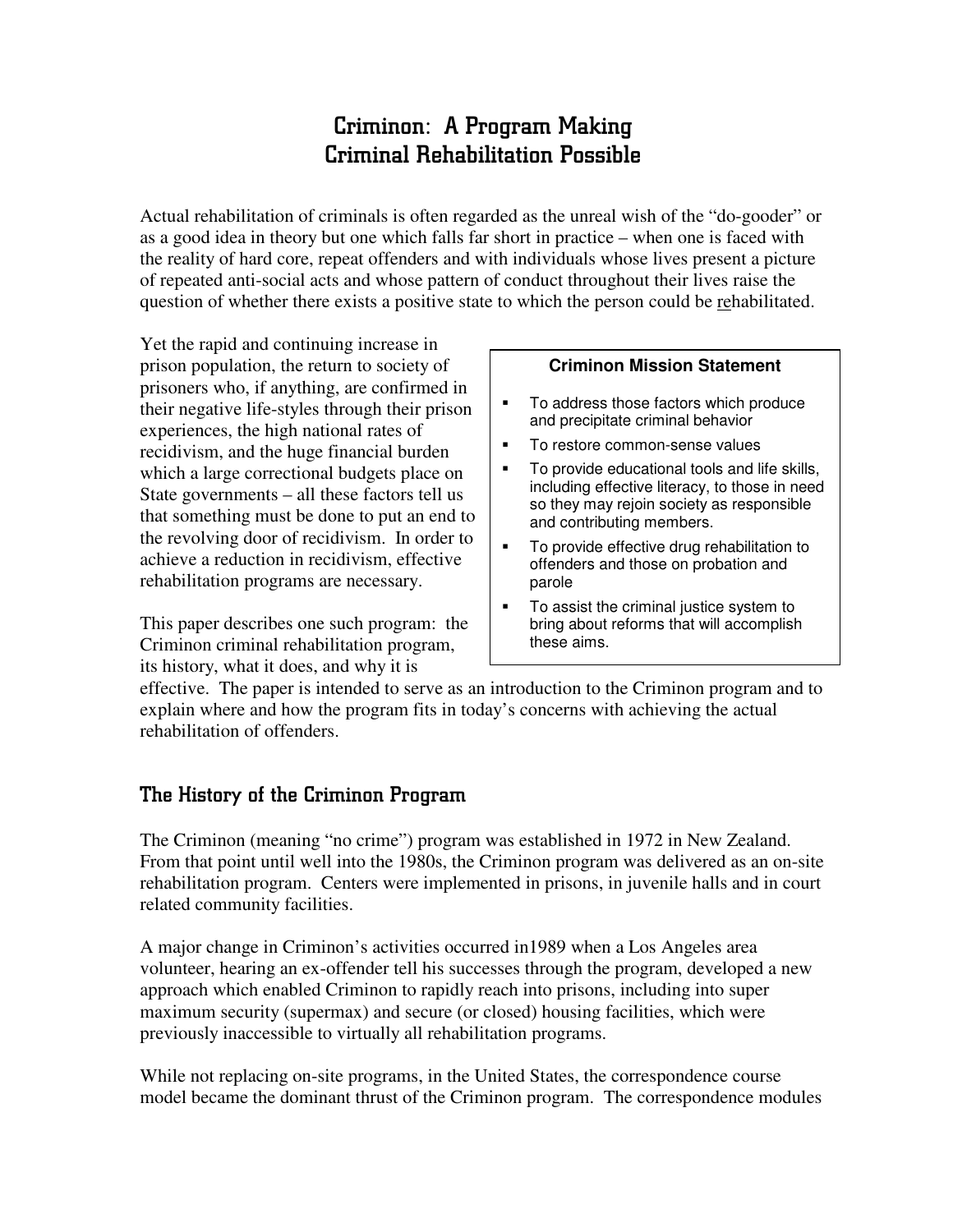consisted of a series of cognitive-behavioral courses designed to help the prisoner to adopt a new approach in his or her thinking about goals, interpersonal conduct, the impact of antisocial behavior (his own and those of his associates), and decision making skills. These courses are all based on materials developed by L. Ron Hubbard.

"Already a devout Muslim, The Way to Happiness course understood and practically applied – remarkably enhanced my ethics, virtues and selfrealization. The course helped me to understand the pros and cons of social behavior and techniques, to subtly and overtly move segments of my peers to wanting to display benevolent acts as well as comprehend the profound long term social benefits thereof. Hence, consciously utilizing this course as a supplemental compass over a seven month period of time has brought more happiness to this student and infected the psyche of even hostile peers to the point that they single me out for preferential treatment."

Al B. Pleasant Valley State Prison California

Whether delivered on-site or by correspondence, the keystone of the Criminon courses is The Way to Happiness Course. Centered around a secular, common-sense moral code written by Mr. Hubbard, the course leads prisoners into a new way of thinking about themselves, their relations with others and about how they conducts themselves in life. As described in greater detail below, the course helps even inveterate offenders develop a new way of thinking about their conduct and the choices they make in life.

The full range of courses took some years to develop as there was an evolution involved in learning what prisoners needed and in codifying the course materials to satisfy those needs. Additionally, since many prisoners have low literacy levels, it was necessary to recompile materials for easier comprehension.

Currently the Criminon program reaches into more than 2,500 prisons in the United States and throughout the rest of the world. More than 10,000 prisoners have completed one or more Criminon courses and 7,000 are currently enrolled in a Criminon course. There are active Criminon programs in the United States, the United Kingdome, South Africa, France, Germany, Israel, Italy, Indonesia, Hungary, Canada, Colombia, Venezuela, Holland, Spain, Puerto Rico, Czech Republic and Russia.

## The Philosophy of the Criminon Program

It is commonly understood that numerous societal factors contribute to the endemic levels of crime in our society: poverty, illiteracy, discrimination and racism, the lack of economic opportunity, gangs and drugs are only a few of the most widely recognized factors. It is also increasingly understood that prisons, themselves, have become a crime-generation factor. Harsh conditions, the presence of gangs and other pressures lead to socialization into life style patterns which afford immediate survival but are inimical to a crime-free life upon release – all these and a host of additional factors have combined to create what is popularly known as the revolving door of recidivism: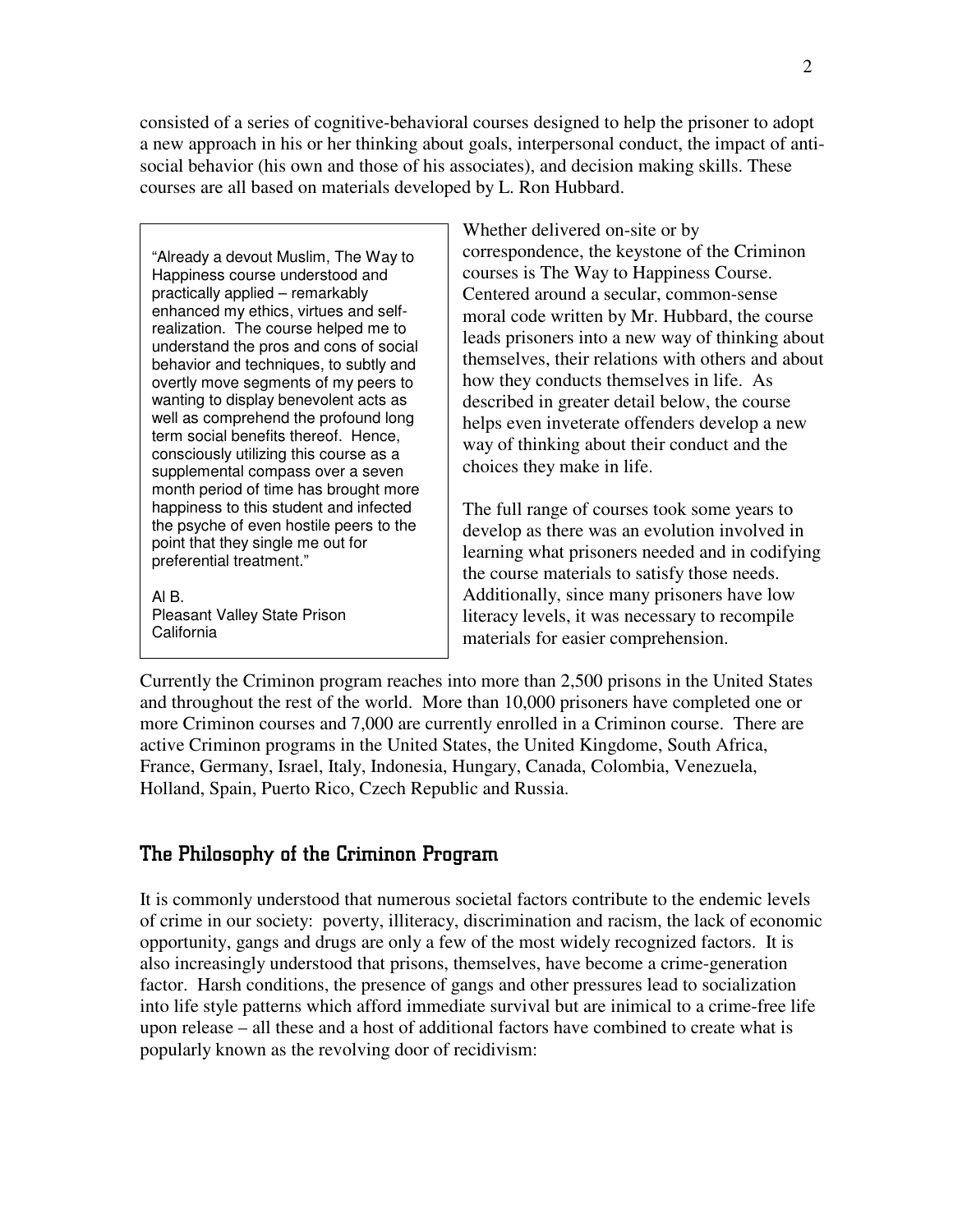Offenders are being released from prison confirmed in criminal modes of thought and action. Moreover, as ex-cons or parolees, these people face severe difficulties in obtaining adequately remunerative employment and decent housing. Routinely they find little to no support for a crime-free life style. Indeed, they frequently return to poisonous environments little changed by their prison experience except confirmed in anti-social life styles and thinking.

This can be seen as an intractable dilemma, wherein societal problems have created a criminal class and the necessary incarceration of offenders hardens inmates into criminal

life styles which both reinforce the underlying social ills and create political pressures for harsher anti-crime policies. Essentially it is a closed feedback loop where the problems generate further problems, which generate even more problems until we have societies such as the United States, today, where more than 2,000,000 people are behind bars, over 700 for every 100,000 population.

While recognizing the reality of the broad social context, the Criminon program takes the approach of dealing with the individual offender – changing his or her orientation and behavior from that of a criminal to a more pro-social orientation; and bringing social and learning skill levels up to a level where the offender stands a reasonable chance to integrate successfully back into the general society and to be able to succeed through positive actions. It is recognized by Criminon that broad societal conditions as well as adverse life situations and experiences play definite roles in shaping the

"I've learned that it is essential for one to handle suppression by controlling the mind because if one can not control the mind, he or she can become susceptible to lashing out violently, therefore [*sic*] endangering their life and freedom.

"By handling my suppression I have been more at ease with myself. I do not get stressed out as much, in fact, I rarely do.

"Either being the suppression that I am afflicted with by the daily bases and functions of being incarcerated and the negligence by my caretakers or the suppression that other inmates try to afflict on one, I've learned that control of the mind is a number one factor if I am to survive."

-- Javier M.

**Tallahatchie** Correctional Facility Mississippi

mental outlook of the criminal. However, when it comes to rehabilitating the individual, ultimately rehabilitation is an individual matter, a personal decision to change the direction of one's life to a more positive orientation.

Criminon's approach holds that central to this individual rehabilitation process is the idea that it is necessary for the criminal to regain a sense of self-respect, a feeling of self-worth. "Self-respect," as Criminon uses the term, must be distinguished from a false pride or assertion of self-importance. The overblown sense of self-importance that causes one to be "dissed" by a glance into the eye or by a causal remark or the overblown assertion of one's importance is not what is meant. Rather it is a genuine realization by the individual that he or she is truly a decent, well-intentioned person. The individual then finds himself facing life choices from a new perspective. Will one continue on the path of action that has led to a life behind bars, that has led to a broken family life, and to associates who support the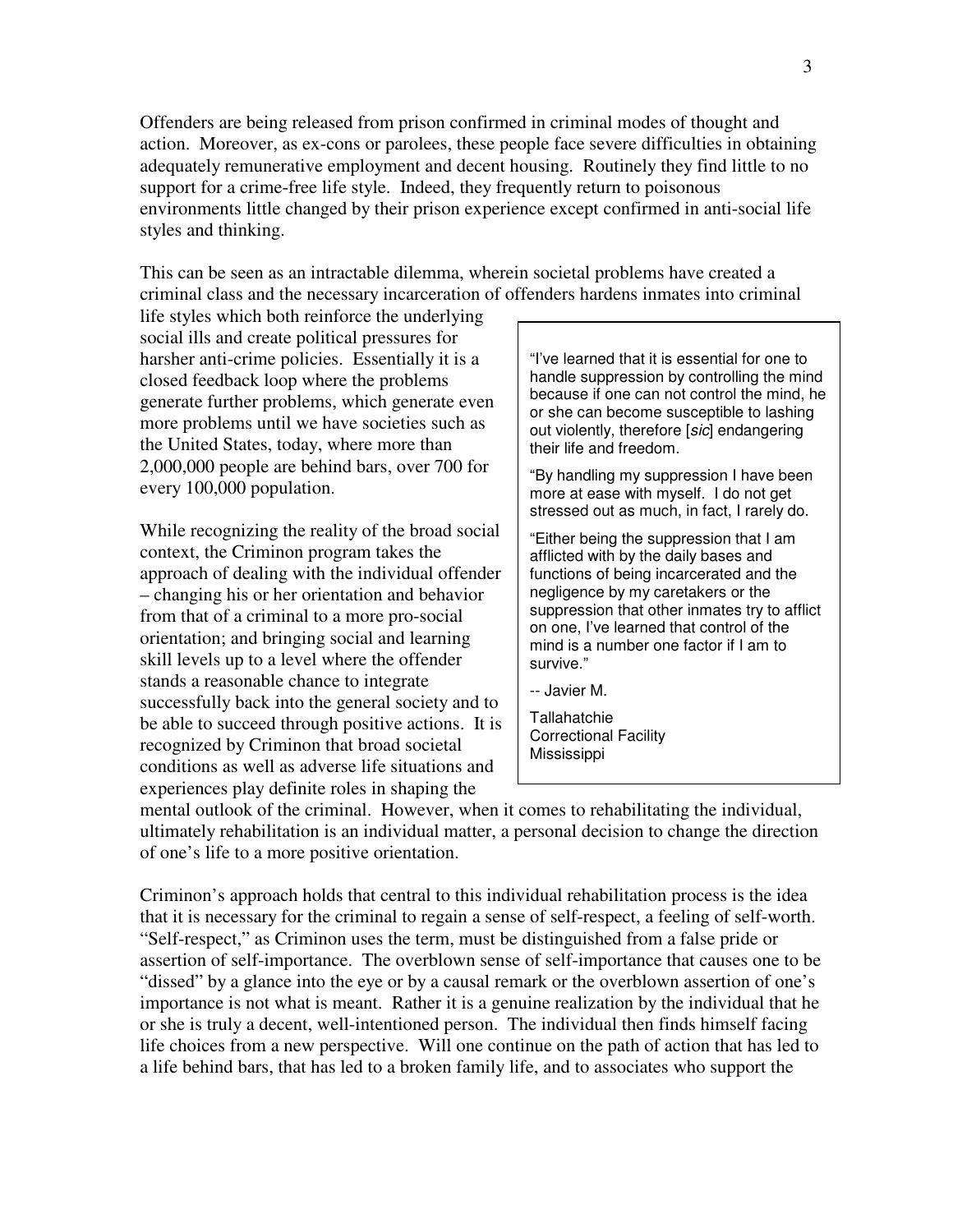downward drift of the person and encourage more of the behavior which led him behind bar? Such negative choices are contrary to the person's new view of himself or herself.

The Criminon program, then, seeks to bring the person to a new understanding of himself or herself and, building upon that foundation, help the person develop and experience skills and reasoning which will guide his or her actions in social and constructive directions.

#### Criminon Courses:

As explained above, the Criminon program is delivered in both on-site and a correspondence course modes. In each approach the full program consists of a series of courses which address key factors in the achievement of rehabilitation. However the sequence of course modules differs depending upon whether the program is done on-site with direct supervision of the participants or on a long-distance, correspondence basis.

"My name is Frederick B, and I am a five time loser serving 19 years and 4 months for armed robbery. Since become a student with Criminon, I have come to feel better about myself. I have more confidence about myself and I now have the self-determination to learn more, to straighten my life out for the better and to achieve success.

Criminon has helped me to recognize my faults, thus allowing me to approach my weaknesses one at a time, so that I may be able to "master these situations without becoming angry, without waking away and without giving up.

Today I am better at understanding my purpose in life. I am now a High School graduate, a cabinet maker, and undergraduate in Theology, and a selfimprovement coordinator with the Nation of Islam, where I also hold the position of third lieutenant.

I feel more positive about the future, myself, learning more and being there for others. Thank you Criminon."

Frederick B Folsom State Prison, CA When the program is delivered onsite, the sequence of core courses is as follows:

1, COMMUNICATION TOOLS: Consisting primarily of a series of drills and exercises, this component significantly increases the participant's ability and skill in the use of communication. It has been found that when an individual's communication skills are raised sufficiently and when the individual has confidence in his ability to deal with even contentious and upsetting matters through verbal communication, that individual tends to use those skills to handle life situations and to verbally resolve interpersonal problems, with a greatly diminished reliance on force, negation or avoidance.

2. LEARNING IMPROVEMENT COURSE: The impact of literacy and adequate reading skills on criminal or delinquent behavior does not need to be belabored here. This course is designed to increase the reading and learning skills of the individual.<sup>1</sup> The Learning Improvement Course addresses the ability of the individual to extract, comprehend and

 $1$  This is not a phonics or basic reading course. If the participant's reading abilities are such that his or her skill level needs to be addressed at that bottom echelon, the Criminon program utilizes a basic phonics and reading program to address such needs.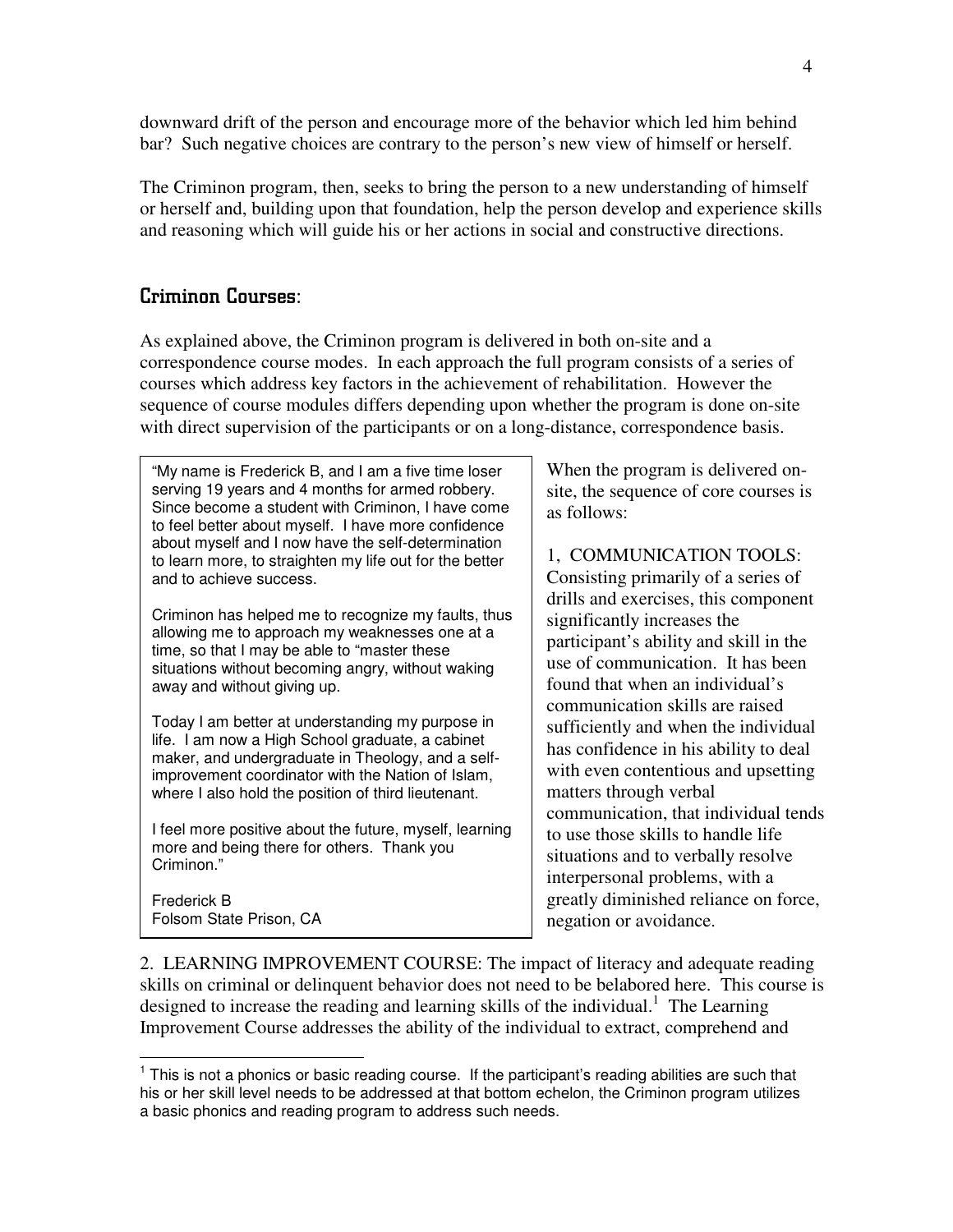utilize information, primarily through reading. The course provides the participant not only with increased ease in understanding and ability to utilize the information in subsequent Criminon modules, it also enables the individual to more easily learn other information whether in school or educational programs, on the job or for vocational advancement.

3. THE WAY TO HAPPINESS: It has been found that a broad common factor among offenders is the existence of a personal moral code which inclines them to make incorrect life choices. There are a vast number of reasons why such personal outlooks develop – poverty, illiteracy, racism, childhood abuse, broken homes, gang socialization patterns, etc. Whatever the reason, it has been found that unless an individual understands how to act in a social manner, unless he or she deems doing so to be personally important and unless they feel themselves to be an individual capable and worthy of living a descent life, person will incline toward the maintenance of a "criminal moral code". Through The Way to Happiness

"The success I received from "The Way to Happiness" has allowed me to be in control of my emotions and have a better understanding of my inner-turmoils and how if not kept in order or dealt with properly, they can affect me and all those I come into contact with. I've learned to weigh and judge decisions before taking action and most of all I learned who I am which is something I wish I could have had an understanding of prior to coming into the prison system. I had no parents to tech me morals and values as a teen so I learned the hard way, but now thanks to this course I know a better way. Thank you."

N.S.

Course, the participants are helped to regain their own sense of self-respect and worth and are brought to an understanding of how to conduct their lives in a manner that is responsible, contributive and in harmony with others. The Way to Happiness Course helps the participants to understand, adopt and put into use a set of common sense values and guidelines.

4. RECOGNIZING & OVERCOMING ANTI-SOCIAL BEHAVIOR: Offenders chronically manifest anti-social behavior. As well, upon release, they often associate with those who are anti-social. Such behavior patterns hamper positive integration into society and actively contribute to further criminal activity. The Recognizing & Overcoming Anti-Social Behavior course enables the individual to spot within himself and to set aside these negative modes of social interaction. Following The Way To Happiness Course, this course helps the individual become aware of such ingrained behavior patterns and helps to train in more pro-social patterns. Also, importantly, it sensitizes the individual to such behavior in others thereby enabling the individual to avoid falling back for support upon negative associates who often encourage new criminal activities.

5. UNDERSTANDING AND OVERCOMING ADDICTION COURSE: Given the substantial negative impact of drug and alcohol use and abuse, the Criminon program includes a course serving to inform the participants about how the use of such substances effects their mind, body and life. The course covers how and why a person becomes dependent on drugs and how to become free of addiction and maintain a drug-free life<sup>2</sup>. This course is often taught lecture style to the students.

 $2$  Criminon has program components which directly address key physical aspects of drug addiction – bringing a person through a drug-free, relatively pain-free withdrawal and a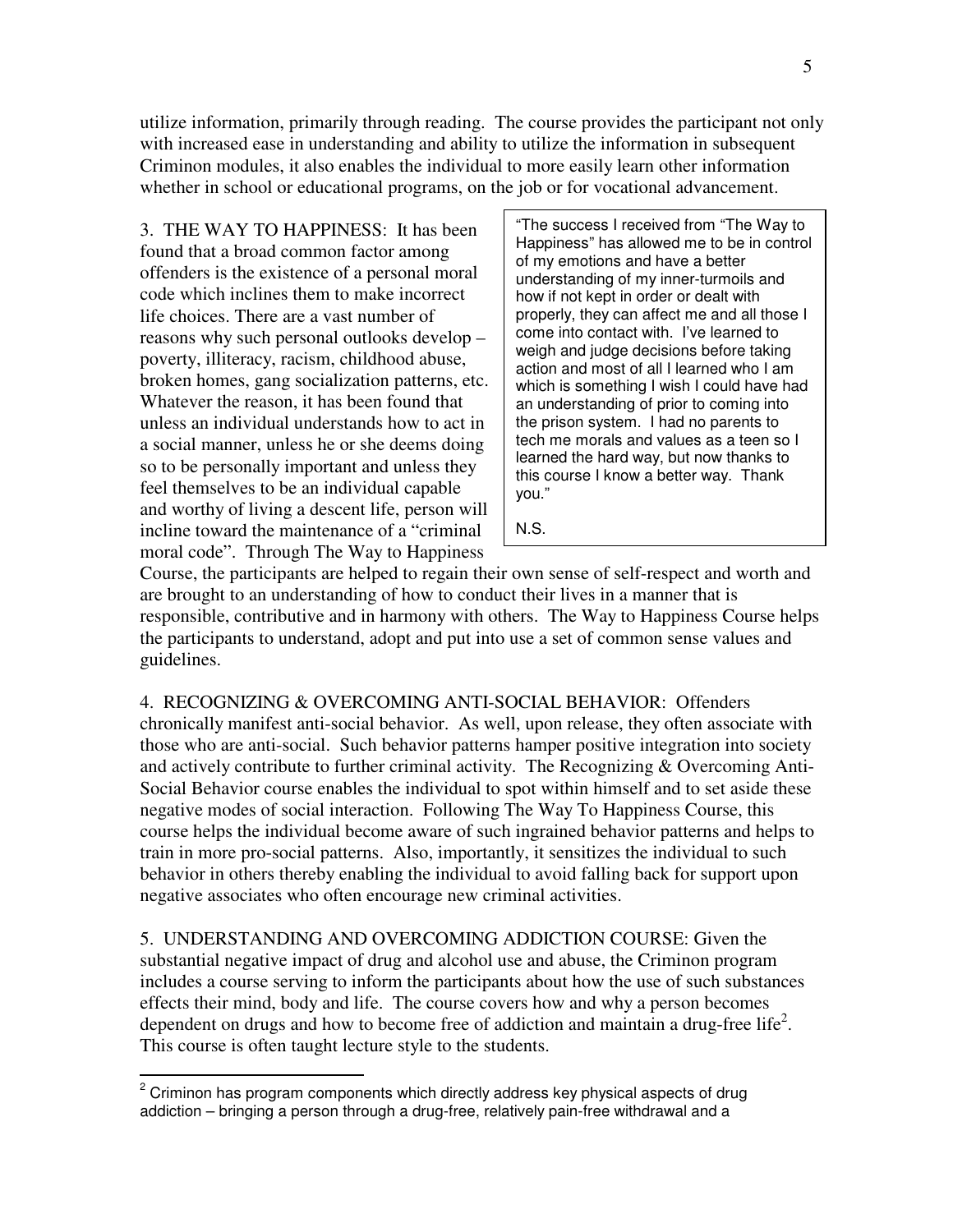"By me being a victim and a product of a high crime risk, and an extremely violent environment on the westside of south-central Los Angeles, I was inflicted with a strong sense of distrust, rage and other criminal characteristics beyond my control. Resulting form the poverty, lack of education, social disorders, and gangrelated activities that I was strongly subject to. Drugs – PCP, marijuana, and alcohol along with past experiences of witnessed homicides and attempts being made on my live, played a major part in my lack of trust (Paranoia), by destructive tendencies and resentment that I would bury behind rigid controls.

However, by me taking The Way to Happiness Extension Course through Criminon, this course has actually suppressed the flames that were ignited inside of me, and it has shown me a more productive constructive side of me, as well as how this world should be. It has given me a brief description of how to obtain success in a positive manner along with its survival tools of virtues and moral excellence. Slowly but surely I'm learning to 'trust' and socialize with others again as well as respect and love all of humanity. If L. Ron Hubbard's method of Criminon can rehabilitate me and open my eyes to reality, Criminon can help and reinstate anyone in special impact areas and other parts of the globe also. Criminon is truly The Way to Happiness.

When the program is delivered by correspondence, the first course delivered is The Way to Happiness. It has been found that this is the most effective approach when the program is delivered through the mails. That is because the course directly engages the interest of the participant and gives them information and a perspective which they can immediately put to use.

As on-site delivery is done in a more intensive and more closely supervised manner, the participants can be taken fairly rapidly through the communication and learning skills courses, which increase their ability to understand and use The Way to Happiness course materials.

In addition to the core curriculum, the Criminon program can deliver further courses which assist participants to understand and deal

with other factors which may be need by the participants, such as a course in parenting or a course to help the individual improve his or her decision making skills.

# The Criminon Program: Building on the Basis of What Works

The techniques and procedures used in the Criminon program are based on secular technologies for personal improvement developed by L. Ron Hubbard. The application of these tools and approaches have been refined by Criminon over more than three decades of work with inmates and at-risk youth around the world.

With its origins and development rooted in this manner, the current Criminon program was not developed by reference to the social science literature in the fields of sociology, criminology or psychology. However, as a practical and effective approach, it is not surprising that the Criminon program in philosophy and practice reflects what has been found in social science to be workable approaches to rehabilitation.

D.C.

detoxification program. This is most often delivered in community based programs rather than in prisons in the United States.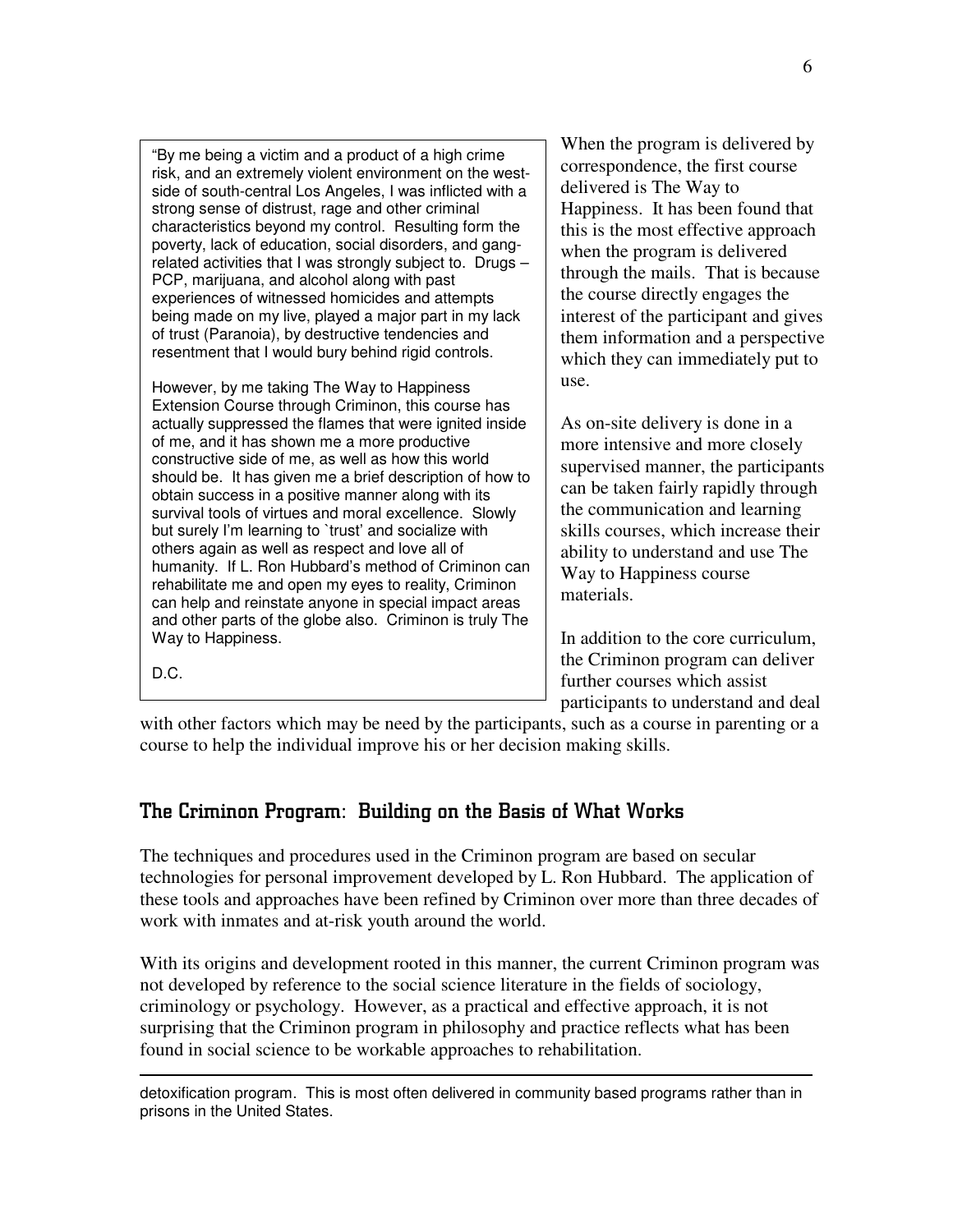Although there are voices in the literature today which still echo the "nothing works" mantra of the 1980s, closer inspection reveals that this is not, in fact, the case, although there are few scientifically exacting studies existing to prove program effectiveness.

Cognitive-behavioral therapy (CBT) is one of the relatively few approaches which has been consistently found to lead to effective rehabilitation. Cognitive-behavioral treatment or therapy addresses the mode of thinking (cognitive) of the individual and by bringing about change at that level, brings about change in the person's behavior. It is generally a rational or analytical approach to thought processes. That it, CBT encourages the individual to examine his behavior and the consequences of that behavior. Then the individual is encouraged to choose among the alternative behavioral choices with which he or she is faced. Different CBT methodologies utilize different means to reinforce and support prosocial choices. But, in the final analysis, they all address and seek to help the person change their own decision making process and then examine the consequences of their decisions and behavior. This is precisely the approach of the Criminon program.

Such a "rational" approach can be distinguished from approaches which modify behavior through the use of psychoanalytic therapy, drugs or, at the extreme, psycho-surgical modalities. Further, behavioral change in CBT approaches is accomplished primarily through getting the individual to see the advantages which reside in pro-social actions. Thus, as an approach, it should be distinguished by a punishment-based approach which has been tried intensively and unsuccessfully from the mid-1980s to 2000. This punishment based approach holds that by increasing the certainty and level of punishment, the criminal will rationally decide not to engage in the illegal behavior. While such an approach may or may not "get the criminal off the street", it is certain that it does not accomplish rehabilitation. The futility of tough-on-crime, three-strikes laws, mandatory sentencing and runaway prison facility expansion as a rehabilitative tool is too obvious to warrant discussion. It is mentioned here only to distinguish it from CBT.

There is a growing body of literature supporting the cognitive-behavioral approach as an effective tool to the achievement of rehabilitation/recidivism reduction:

- "Risk and Protective Factors Among Youth Offenders," Mary B. Carr; Trish A. Vandiver. *Adolescence*, Fall 2001 v36 i143 p409
- "Rehabilitation, recidivism, and realism: evaluating violence reduction programs in prison," Roger Matthew; John Pitts. *Prison Journal*, Dec 1998 v78 i4 p390
- "The Phoenix Project: reducing recidivism using a cognitive-behavioral program," Susan Tucker; David Cosio; Lotus Meshreki. *Corrections Compendium*, March 2003 v28 i3 p6
- "Juvenile recidivism: criminal propensity, social control and social learning theories," Bruce Watt; Kevin Howells; Paul Delfabbro. *Psychiatry, Psychology and Law*, April 2004 v11 i1 p141
- "What Works in Corrections? An Examination of the Effectiveness of the Type of Rehabilitation Programs Offered by Washington State Department of Correction,"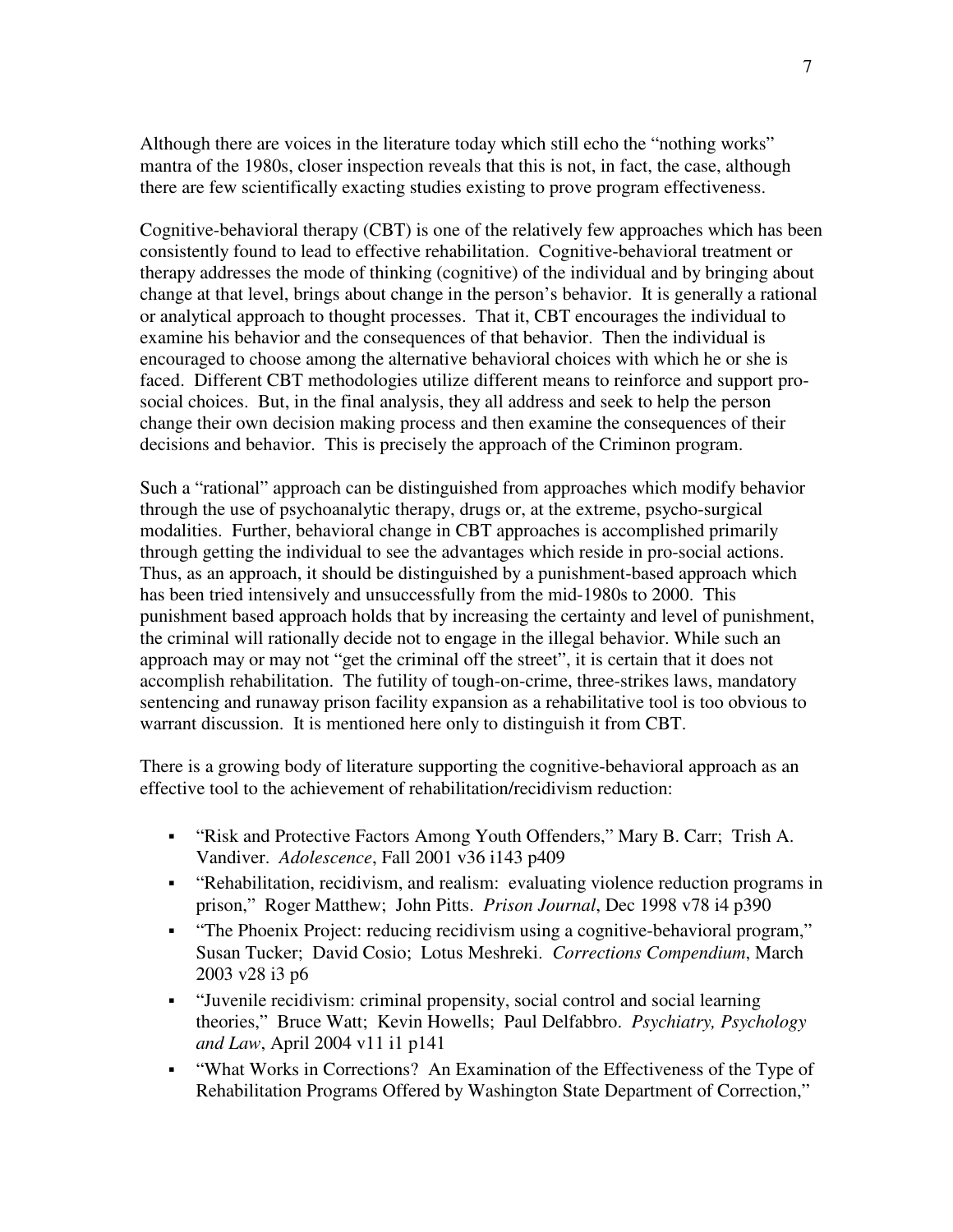Doris Layton MacKenzie; Laura J. Hickman. *Submitted to The State of Washington Legislature Joint Audit and Review Committee*, June 1998

- "Cognitive-Behavioral Treatment of Offenders: A Comprehensive Review of MRT Outcome Research," Gregory L. Little. "*Addictive Behaviors Treatment Review*, 2000 v2(1) p12-21
- "Meta-Analysis of MRT Recidivism Research on Post-Incarceration Adult Felony Offenders," Gergory L. Little. *Cognitive-Behavioral Treatment Review*. v10(3/4), p.4-6 [note: self-published]
- "Inmate Education," John Howard Society of Alberta., 2002

The other major factor which has consistently been found to correlate with recidivism reduction is education. The person must have the literacy skills to effectively function in the society, to get and hold a job, and to be able to make rational decisions for his life based on an understanding of the factors which are pertinent. Our society is too complex, too

inter-related for most individuals to successfully operate based only on information they can glean from conversations, while hiding their inabilities to read adequately. It is for this reason that the Criminon program includes a component to develop the individual's study skills.

More than just being able to read (although that is addressed, too, if needed), the person must be able to study well enough to learn new subjects or to expand his knowledge base. Without such skills, an individual is trapped in established patterns and limited to those skills and abilities which he already has. This makes innovation and adaptation to change difficult and may, for example, lead the person, out of despair, to resume criminal – but well known -- ways of making money.

"This course made me sorry for every wrong thing I have ever done to anyone. It made me cry. I will always hold this course, and the principles therein, with high regard. After completing this course, the great thing that could happen to me would be the opportunity to apply the course's teachings amongst the free, that before I died – someone in society would say, `David Turner was a good man'."

D.T.

Again, the impact of education on recidivism has been well recognized in the literature. And, it should be noted, it is more than simply giving a person a college education so that he comes out of prison with a "better meal ticket". The lack of basic educational skills is recognized to correlate highly with poverty, with an inability to get off of welfare and public assistance, and with crime and drug use. There is extensive literature on these latter points. The impact of education on recidivism is less extensive but more directly to the point. A representative sample is cited here:

- "The Impact of Career and Technical Education programs on Adult Offenders: Learning Behind Bars," Howard R. D. Gordon, Bracie Weldon. *Journal of Correctional Education*, Dec. 2003, 54, 4 p.100
- "Effects of a Short-Tem Auxiliary Reading Program on the Reading Skills of Incarcerated Youth," Kimber W. Malmgren, Peter E. Leone. *Education & Treatment of Children*, August 2000, v23 i3 p.239